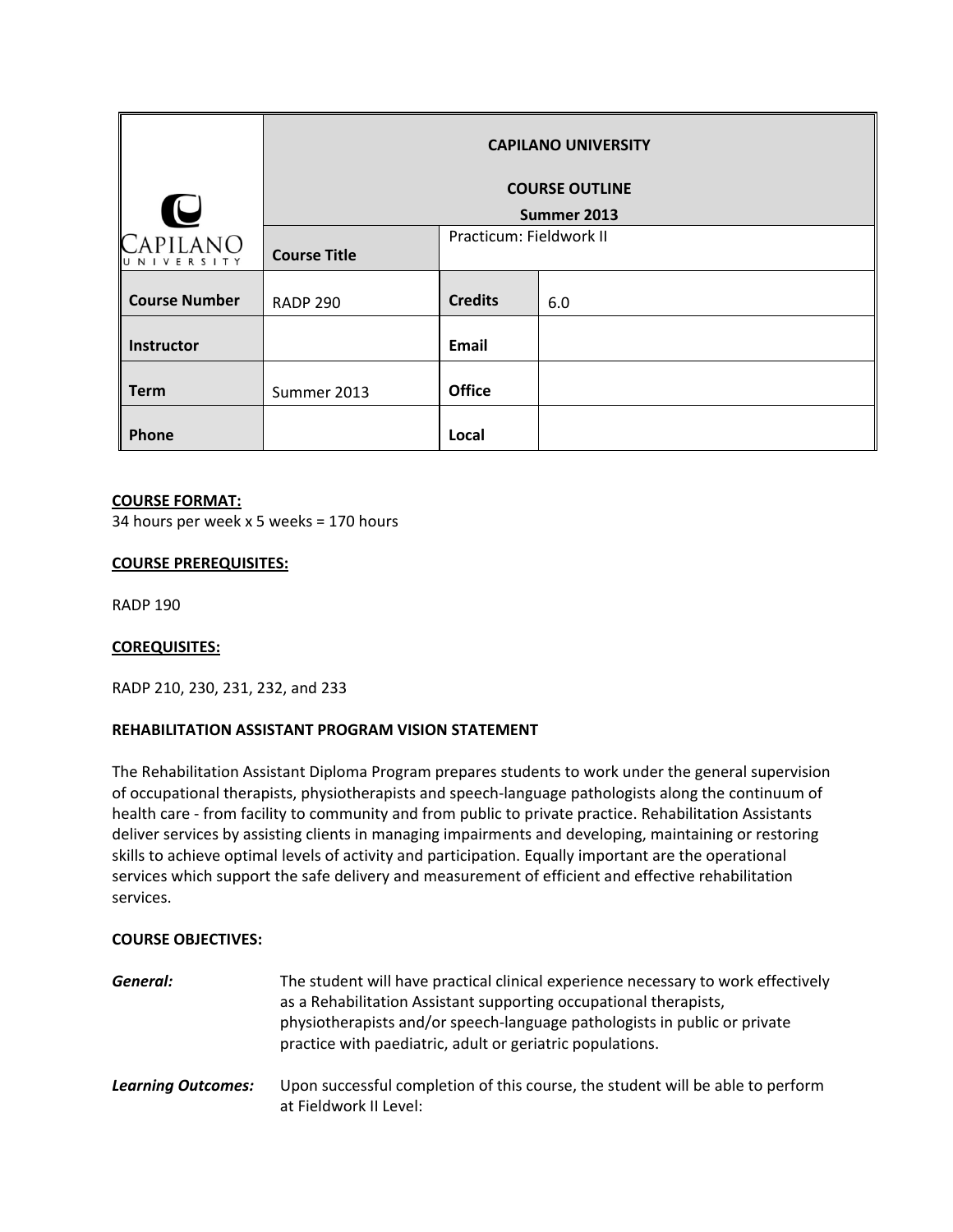- Demonstrate professional behaviour including:
	- Accurate presentation of role responsibilities and scope of function.
	- Identification and minimization of risk to self and others.
	- Effective communications with clients/family/significant others, clinicians, interdisciplinary team members.
	- Respect and empathy for clients/family and all other contacts while maintaining professional boundaries.
	- Maintain confidentiality of all client information.
	- Identify a minimum of one area of competence to be improved.
	- Asking for assistance as needed.
	- Attend educational opportunities as available.
- Provide operational support by:
	- Carrying out a typical daily department routine independently.
- Observe and Report according to clinician's instructions.
- Apply strategies and interventions with clients according to intervention plan.
- Provide intervention training to clients according to intervention plan.
- Apply the principles and practices of Rehabilitation Assistance in carrying out the intervention plans.

## **REQUIRED TEXTS:**

Practicum Fieldwork Manual will be distributed by clinical fieldwork coordinator at pre‐practicum intake.

| <b>COURSE CONTENT:</b>     | <b>Practicum Fieldwork II</b>                                                                                                                                                                                                                                                                                                                                                                                                                                                                                                                                                                            |
|----------------------------|----------------------------------------------------------------------------------------------------------------------------------------------------------------------------------------------------------------------------------------------------------------------------------------------------------------------------------------------------------------------------------------------------------------------------------------------------------------------------------------------------------------------------------------------------------------------------------------------------------|
| Pre-practicum intake       | The student will attend an intake session with the university fieldwork<br>coordinator prior to beginning clinical placement in order to prepare for<br>the practicum by completing a personal learning plan and reviewing<br>learning objectives for the practicum.                                                                                                                                                                                                                                                                                                                                     |
| <b>Practicum</b>           | The student will participate in a 170 hour practicum period that<br>provides opportunities to integrate and consolidate theory and skills<br>developed during the RA Diploma Program. Under the guidance of the<br>supervising clinician and university fieldwork coordinator, the student<br>will function as a Rehabilitation Assistant and take part in regular<br>facility/community duties typically expected of a Rehabilitation<br>Assistant. Students are also expected to attend individual consultations<br>with the supervising clinician regarding mid-point evaluation and<br>observations. |
| <b>EVALUATION PROFILE:</b> | Evaluation of skills and specific professional competencies in order to<br>meet professional standards/guidelines are included in the practicum<br>fieldwork manual.                                                                                                                                                                                                                                                                                                                                                                                                                                     |
| <b>ASSIGNMENTS:</b>        |                                                                                                                                                                                                                                                                                                                                                                                                                                                                                                                                                                                                          |

Students are expected to set personal learning goals at the start of the practicum. Students are expected to write weekly moodle postings while on practicum.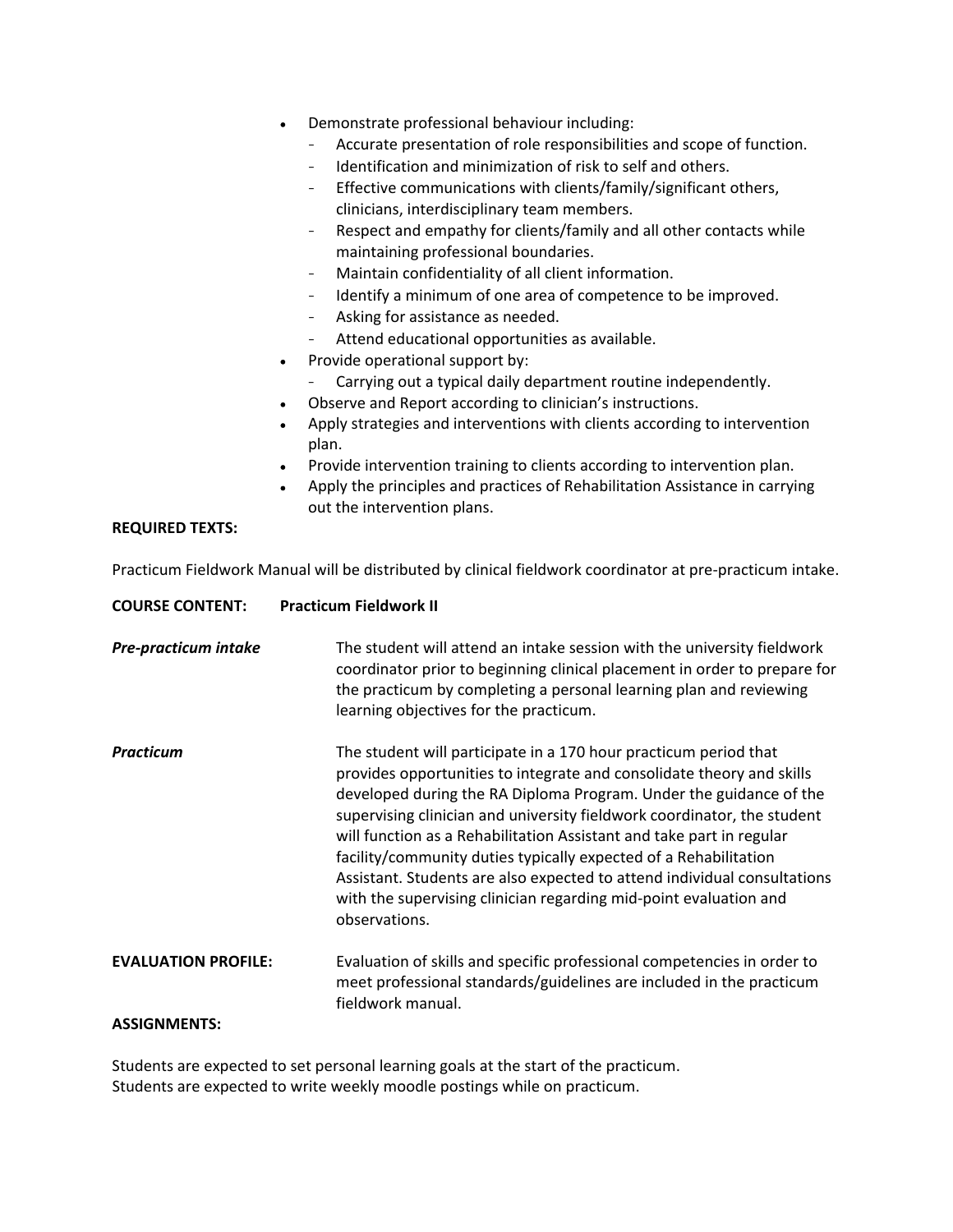Students are expected to attend and participate in small group seminars and individual consultations during practicum with the university fieldwork coordinator.

## **RA DIPLOMA:**

To receive an RA Diploma, students must pass all courses and practica, achieving a B or better average. A student who fails any course may not be allowed to continue in the program.

### **GRADING PROFILE:**

This is a credit/non‐credit course. To achieve credit the student must:

- 1. Attend pre‐practicum intake meetings.
- 2. Provide current evidence of first aid Basic level 'C' CPR, Criminal Record Check and TB test to the clinical fieldwork coordinator.
- 3. Complete personal learning plan/goals.
- 4. Complete weekly moodle postings or other tasks such as reports, research papers etc. as assigned by the university fieldwork coordinator.
- 5. Complete 170 hour practicum.
- 6. Demonstrate the level of skill mastery required by placement as identified in the Practicum Fieldwork Manual.
- 7. Achieve a credit and grade on final evaluation by supervising therapist.

Any student who, in the opinion of the university fieldwork coordinator or supervising clinician, demonstrates unsafe or inappropriate behaviour while on practicum, may be asked to leave immediately. At the discretion of the university fieldwork coordinator or supervising clinician, the student may not be allowed to continue in the program.

Students who fail one practicum will receive a non‐credit course grade and will have their position in the program at risk. If the student receives a second non‐credit in any RA practicum course, he/she must withdraw from the program.

# **OPERATIONAL DETAILS**

Capilano University has policies on Academic Appeals (including appeal of final grade), Student Conduct, Cheating and Plagiarism, Academic Probation and other educational issues. These and other policies are available on the University website.

| Attendance:    | Regular attendance is essential. If a student misses a class due to extenuating<br>circumstances, they are still responsible for the material covered during their<br>absence, including announcements, assigned readings and hand-outs. Make up<br>work may be assigned by the instructor. It is the student's responsibility to<br>arrange this with the instructor. Students who miss more than 10% of the course<br>are at risk of failing the course.                             |
|----------------|----------------------------------------------------------------------------------------------------------------------------------------------------------------------------------------------------------------------------------------------------------------------------------------------------------------------------------------------------------------------------------------------------------------------------------------------------------------------------------------|
| Participation: | This mark is based on both the frequency and quality of the student's comments,<br>questions, observations, and involvement, with the emphasis on quality. The<br>quality is determined by, among other things, the relevance, insight and clarity of<br>remarks. Reading the required readings in advance will support a student's<br>ability to participate. Not attending, being late to class or being late returning<br>from breaks, will impact the overall participation grade. |